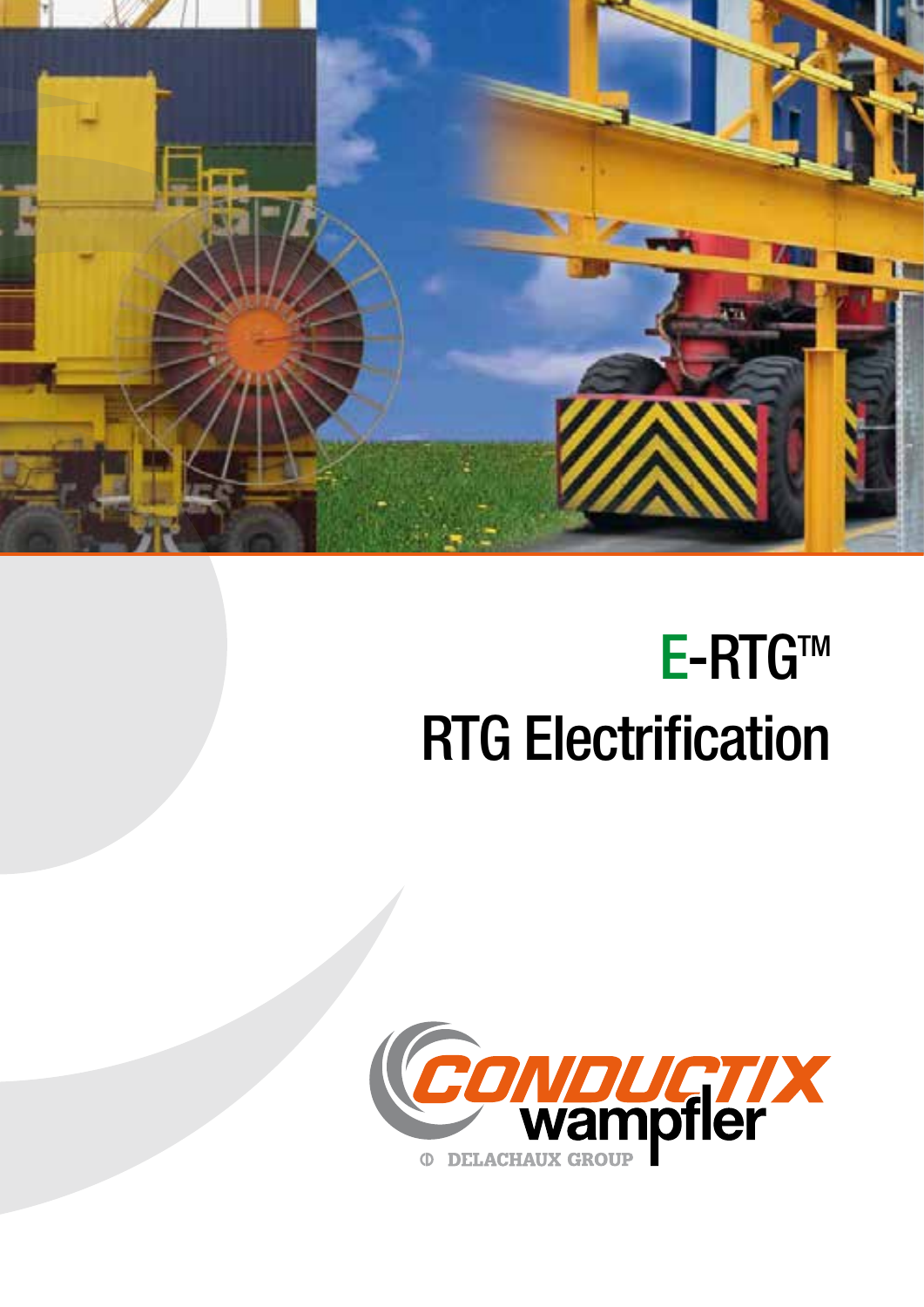

### **Environmental**

Eco-friendly, low emissions



# **Economical**

Reduced fuel costs of up to 65%



### **Efficient**

Quick and easy to maintain, reduced downtimes, automated operation





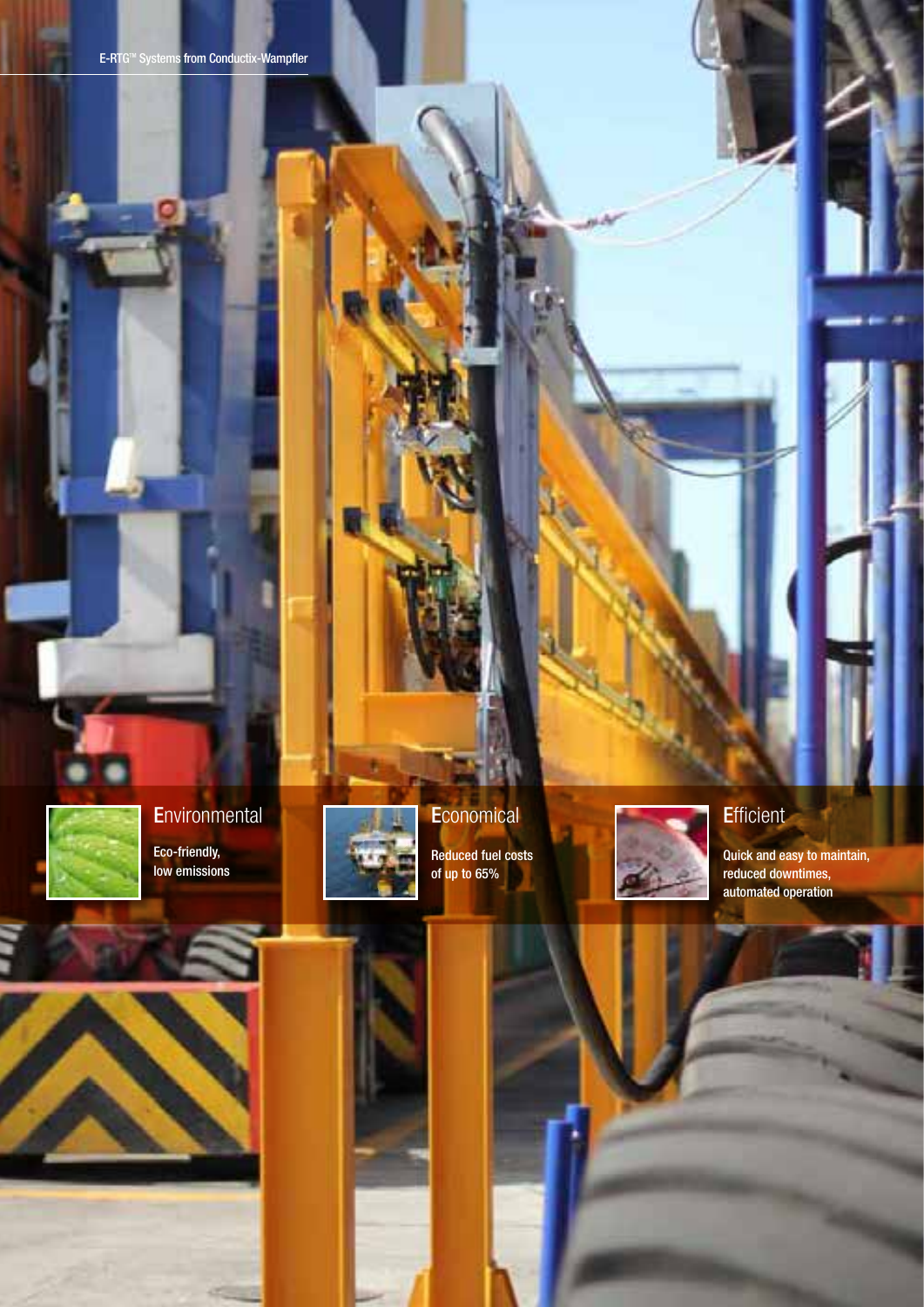

## We add the "E" to your RTG Electrification of Rubber-Tired Gantries

RTGs will remain the primary machines for moving containers in terminal yards worldwide

#### RTGs represent more than 50% of the total fuel consumption at a typical port

Conventional rubber-tired gantry cranes (RTGs) are equipped with diesel gensets that transform diesel fuel into electrical energy. This energy powers the electric motors that are necessary for the movement and positioning of containers in the port.

#### Electrification of the RTG

Converting a conventional RTG into a fully electric RTG (E-RTG™) means shutting down the diesel genset and powering the RTG with electric power directly from the power grid. The **E-RTG™** conversion can be accomplished with one of two different unique electric power supply systems developed by Conductix-Wampfler: Motor Driven Cable Reel System or Conductor Rail System.

#### **E-RTG™: A Crucial Contribution** to Fuel Savings and Clean Ports!

Low energy costs and minimal environmental impact are key concerns of modern port logistics. With the consumption of many liters of diesel fuel per day and rising diesel fuel prices, powering of RTGs represents a substantial cost factor for port operators.

The conversion of diesel to electric powered RTGs results in a reduction in diesel fuel consumption of about 95%.

The remaining diesel engines are only used to transfer the RTG from one container lane to another or from the container lane to the maintenance area. During normal operation they remain switched off, which drastically reduces the emission of greenhouse gases such as CO<sub>2</sub> or NO<sub>2</sub> into the port environment.

Conductix-Wampfler's core competency is in the development, production, consulting, and installation of tailor made, engineered solutions that provide energy supply and data transmission for our customers' moving machinery.

If you seek a turnkey solution to add the "E" to your RTG, look no further than Conductix-Wampfler – we have the answers!



Motor Driven Reel Solution **Plug-In Solution** Plug-In Solution **Plug-In L Solution** Drive-In L Solution



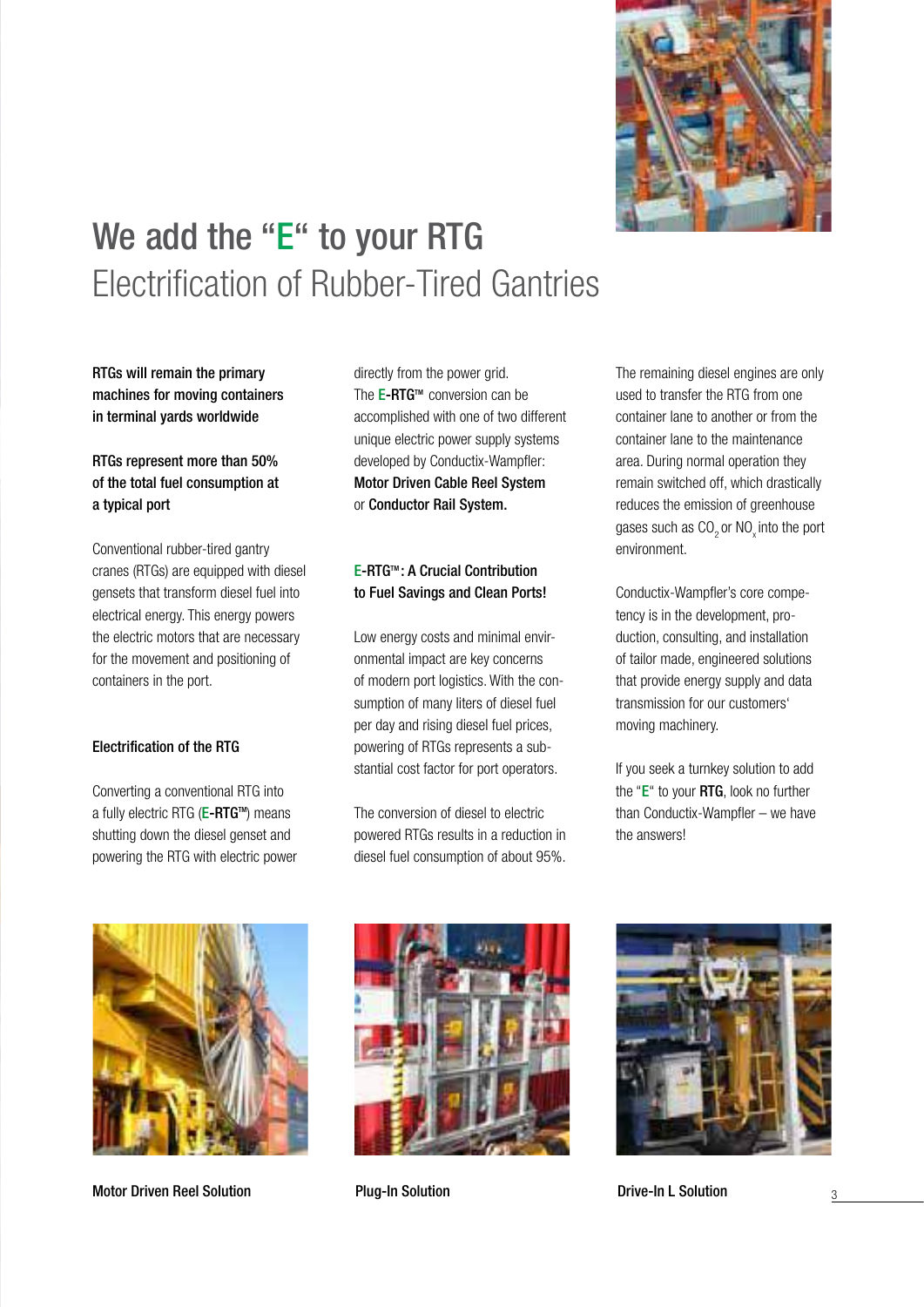### Motor Driven Cable Reel Solution Speed and Performance for the E-RTG™

To add the "E" with a power cable, a motorized cable reel is mounted on the RTG. Each RTG has its own reel system that operates independently. For this approach, Conductix-Wampfler offers two different technologies:

#### • Modular Motorized Cable Reels with Permanent Magnetic Couplers

Conductix-Wampfler offers a unique "plug & play" system based on interchangeable electrical and mechanical components.

#### • Frequency Controlled Motorized Cable Reels

Conductix-Wampfler offers an extensive array of control units. We can supply pre-programmed hardware controls mounted on a panel or in a control cabinet. We can also supply a software program designed to integrate with existing PLC units.

Our range of systems covers low voltage and high voltage applications. A fiber optic core and transmitter can be integrated into the reel and cable. Both technologies are precisely adjusted to the dynamic requirements of the storage applications in container terminals. One to several blocks in the same lane can be covered by the same reel system.

Most worldwide operators already use our reel systems on RMG and STS cranes.

4

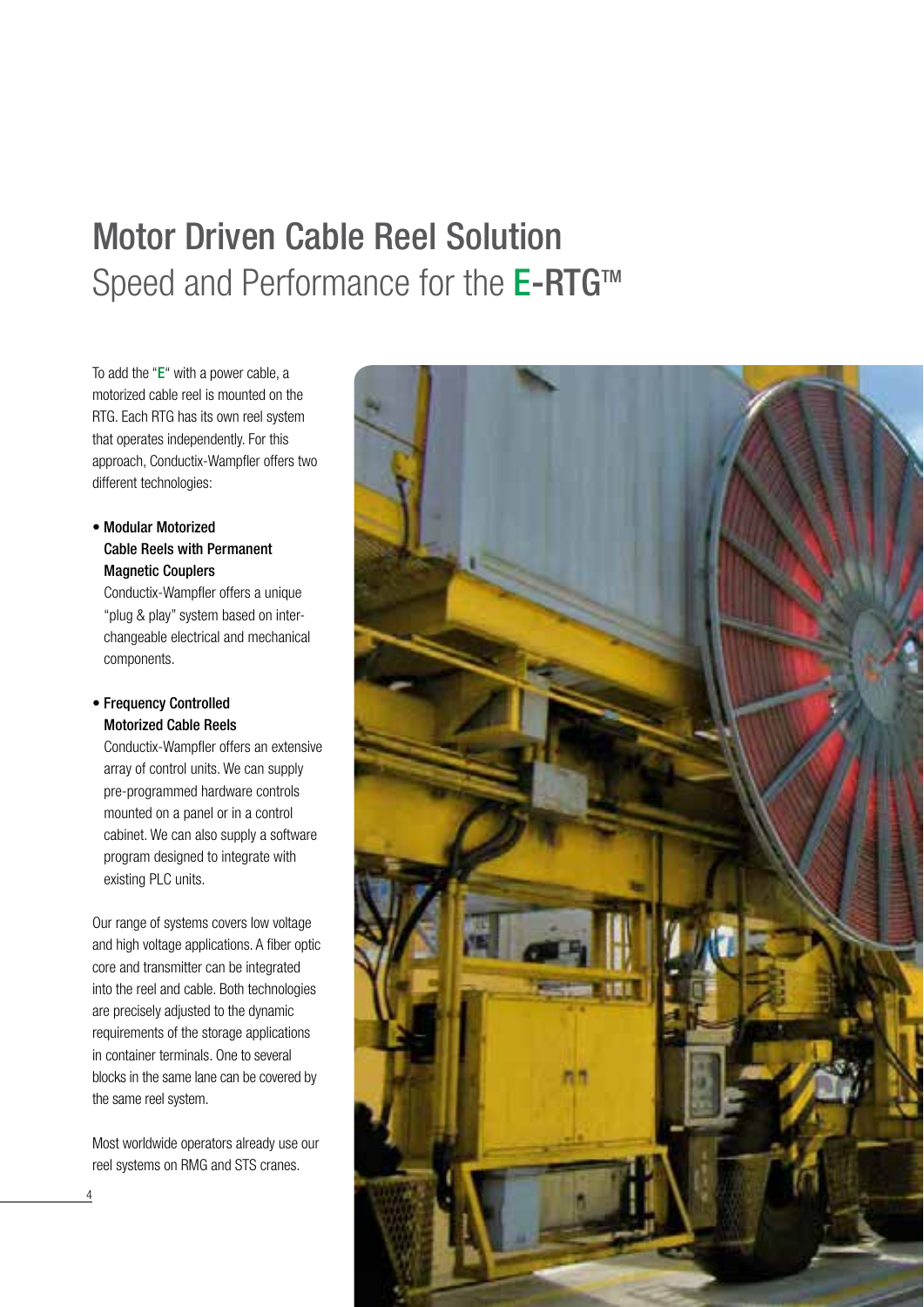





Video cameras monitor the cable trench to assure that the cable remains free to pay out and wind up



A special "wide" cable guide is used, designed to accommodate lateral movements of the RTG



Since there are no guiding beams, two optical sensors, one on each side of the trench, control the travel deviation of the crane



Yard Junction Box with circuit breaker protection, providing the interface to connect the cable reel to the yard power supply

**E-RTG™ Systems from Conductix-Wampfler**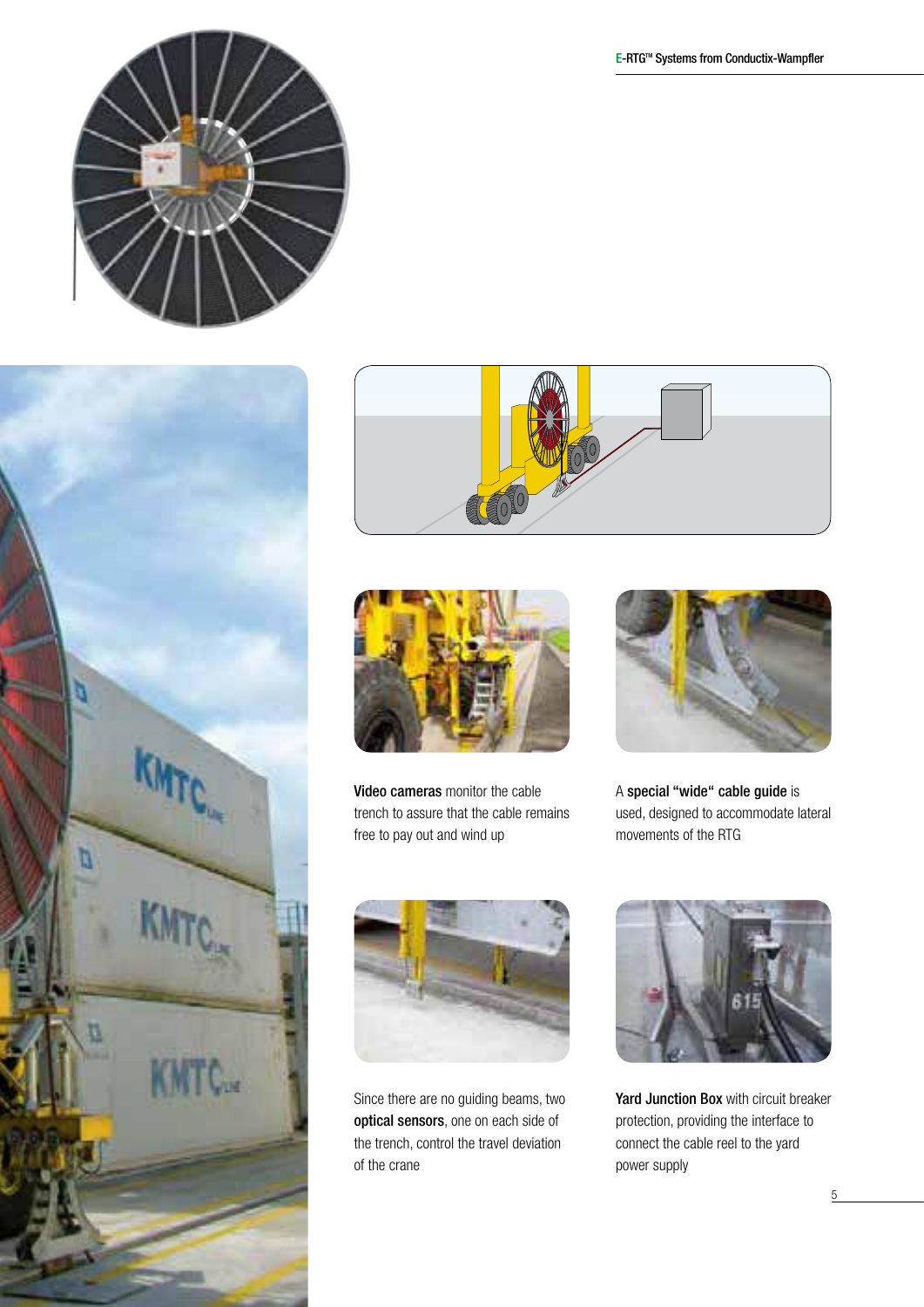## Plug-In Solution Reliability for the **E-RTG™**

With the "plug-in" system, conductor rails are mounted on a steel structure system bolted on top of a concrete base. Depending on the terminal conditions or customer requirements, this base is either put on top of or imbedded into the terminal surface. Electrical energy is picked up from the conductor rails using a collector trolley connected to the RTG crane. A steel cable pulls the trolley along the steel framing.

A power cable with a plug and socket connector link the collector trolley electrically to the RTG.

Safety is of paramount importance. Pilot pins are used to assure that the plug will remain powerless during the unplugging process. Two sockets may be installed on either side of the RTG to enable flexible crane operation when changing blocks. Limit switches are installed on the collector trolley to prevent the crane operator from accidentally leaving the block while still connected to the conductor rails.

The steel structure which holds the conductor rails may be installed at various predetermined heights. This allows easy access to the RTG during maintenance, service, or repair procedures.

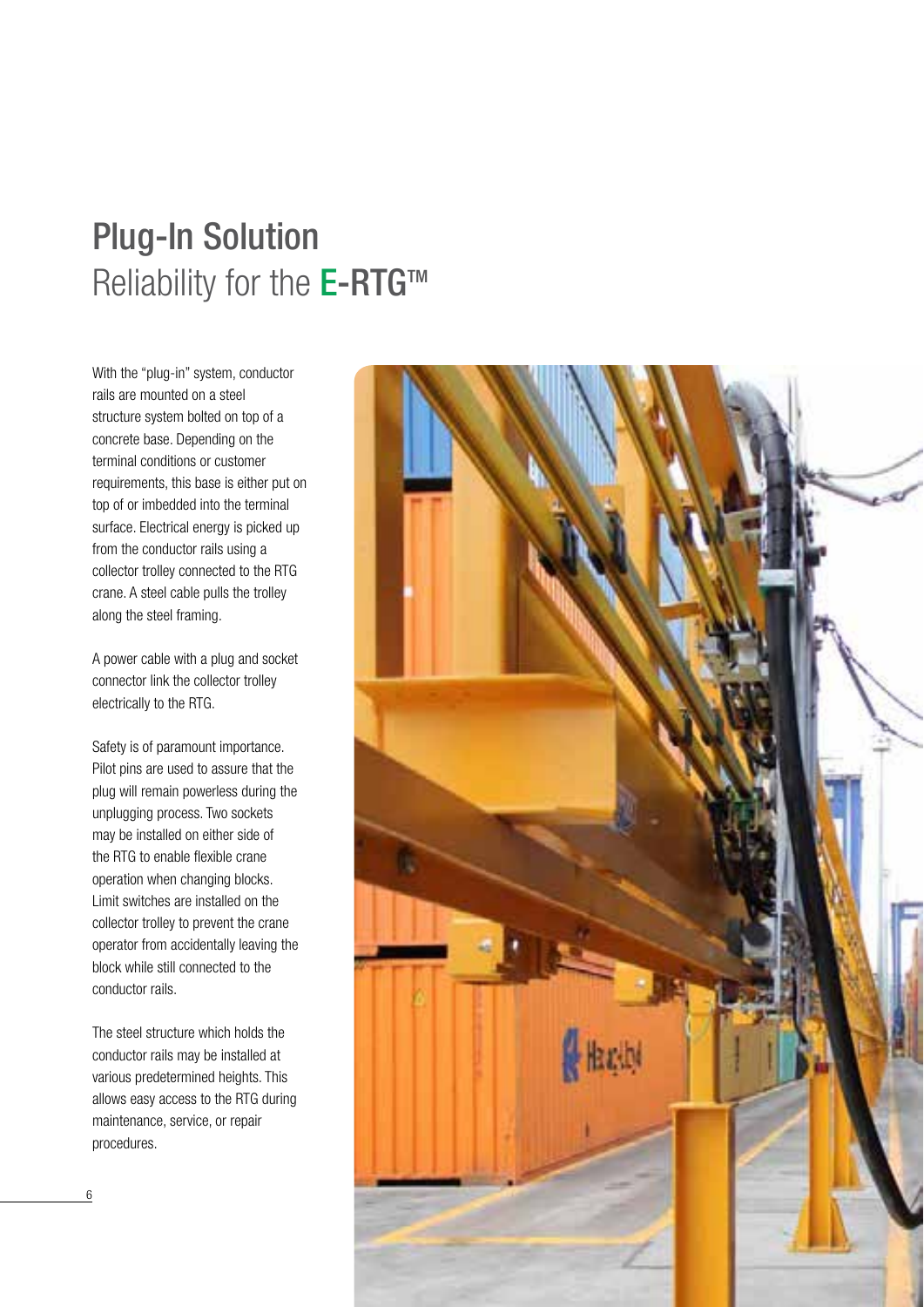







Steel structure and conductor rails for one container block to provide the electrical current – the 2+2 version



Steel structure and conductor rails for two container blocks to provide the electrical current  $-$  the  $4$  parallel version



Collector trolley including cable and plug for connection to the RTG crane. The socket connector is mounted on the crane side



Standardized concrete foundation and steel structure to mount conductor rails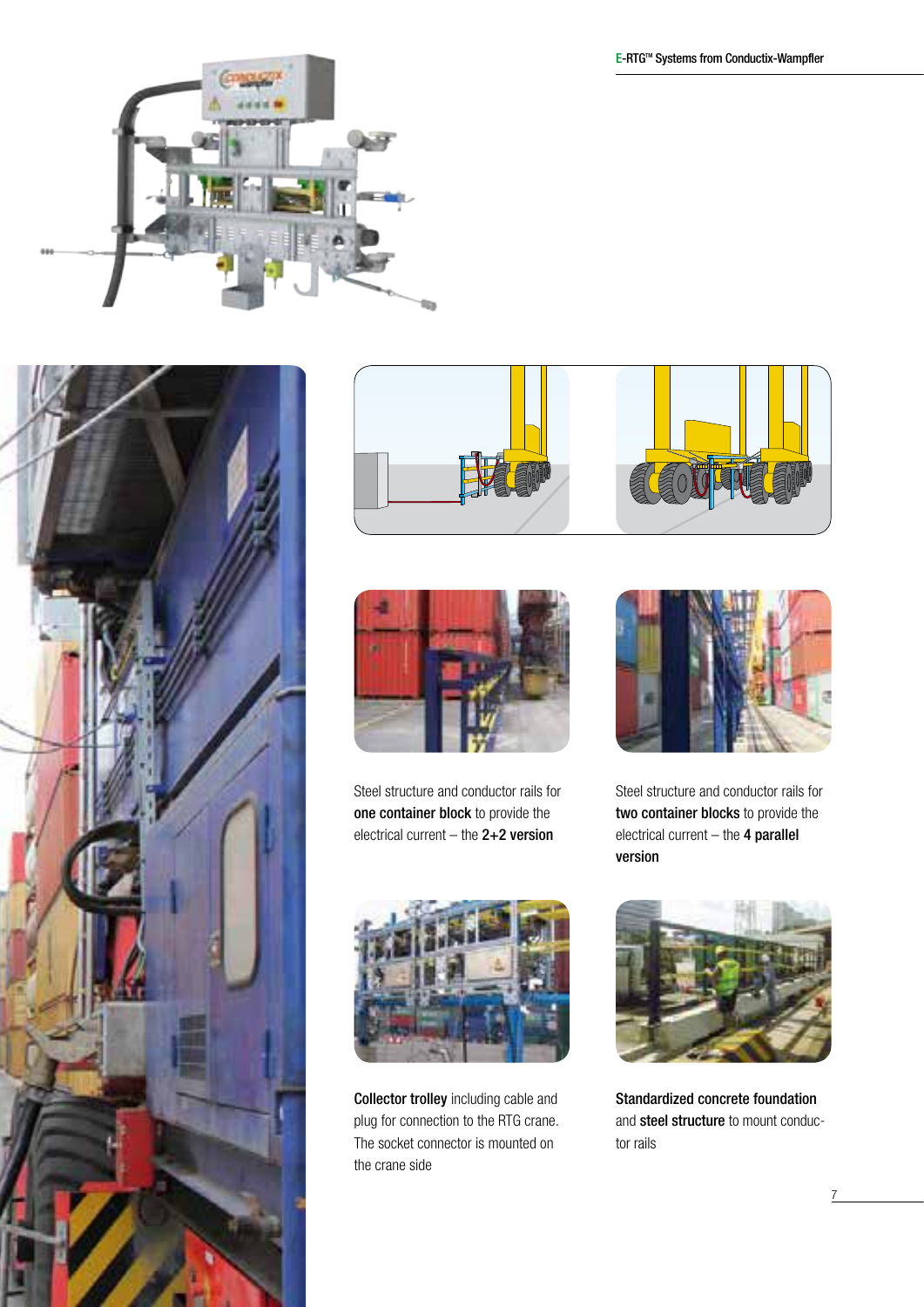## Drive-In L Solution High Flexibility for the E-RTG™

With the "Drive-in L" solution, the current collector system is installed on the RTG. Once engaged in the structure and conductor rails, the trolley runs freely.

Drive-in process is fully automated – requiring no additional ground staff. All movements of the RTG are fully electrically driven – no additional hydraulics or pneumatics.

The design is very compact to fit into the very narrow installation space on the RTG.

The modular concept allows integration of data transmission systems as a next step towards RTG automation.

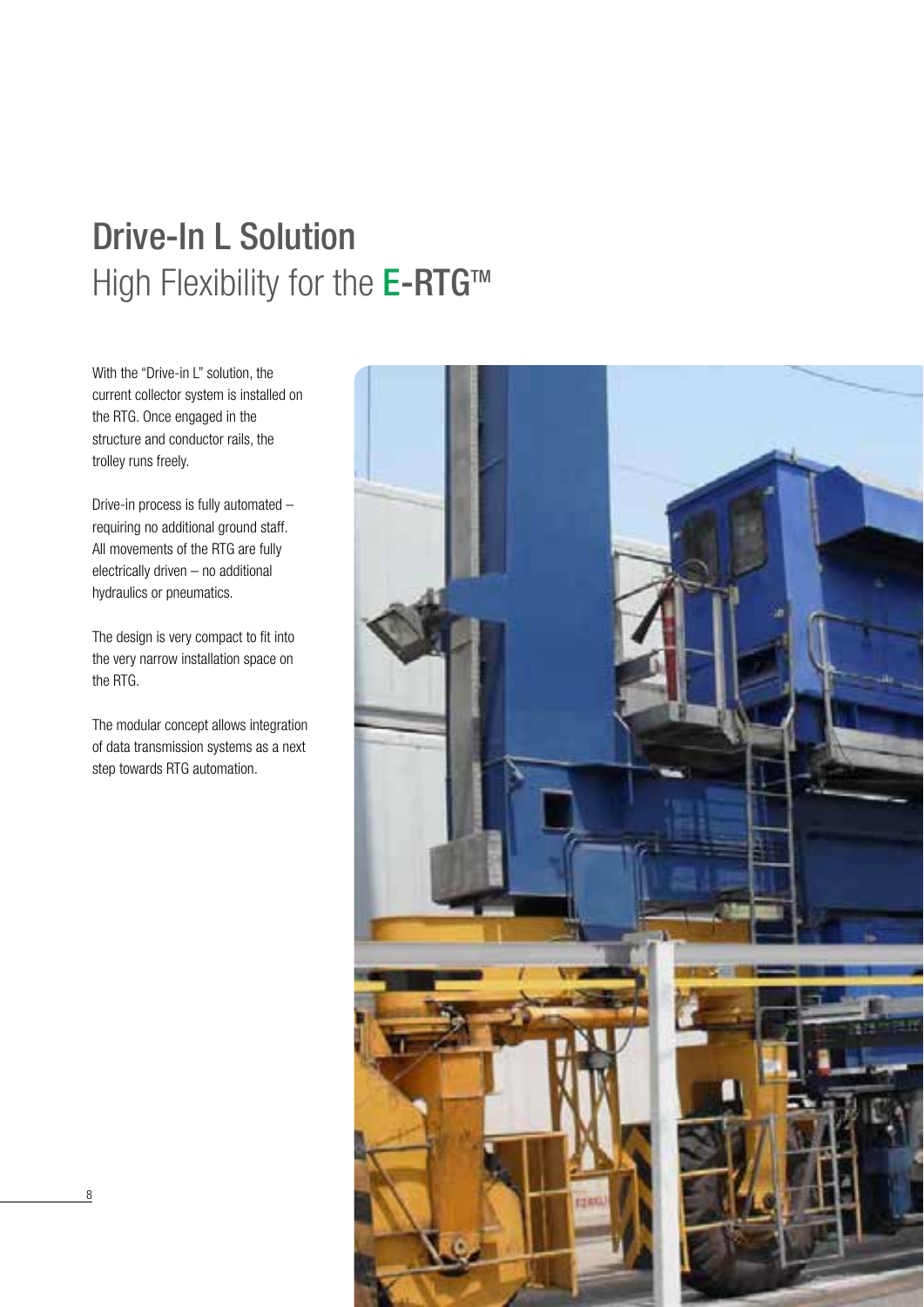







The unique **track profile** serves as the running beam for the collector trolley and also carries the conductor rail system, thus allowing full control of tolerances



The **very compact** system is the lightest system on the market and suitable for any kind of RTG



The short **Drive-In zone** allows the E-RTG to run with electrical power from the very first container row. It only takes 20-30 seconds to drive in or drive out.



The Drive-In L provides the **highest** compensation of RTG working tolerances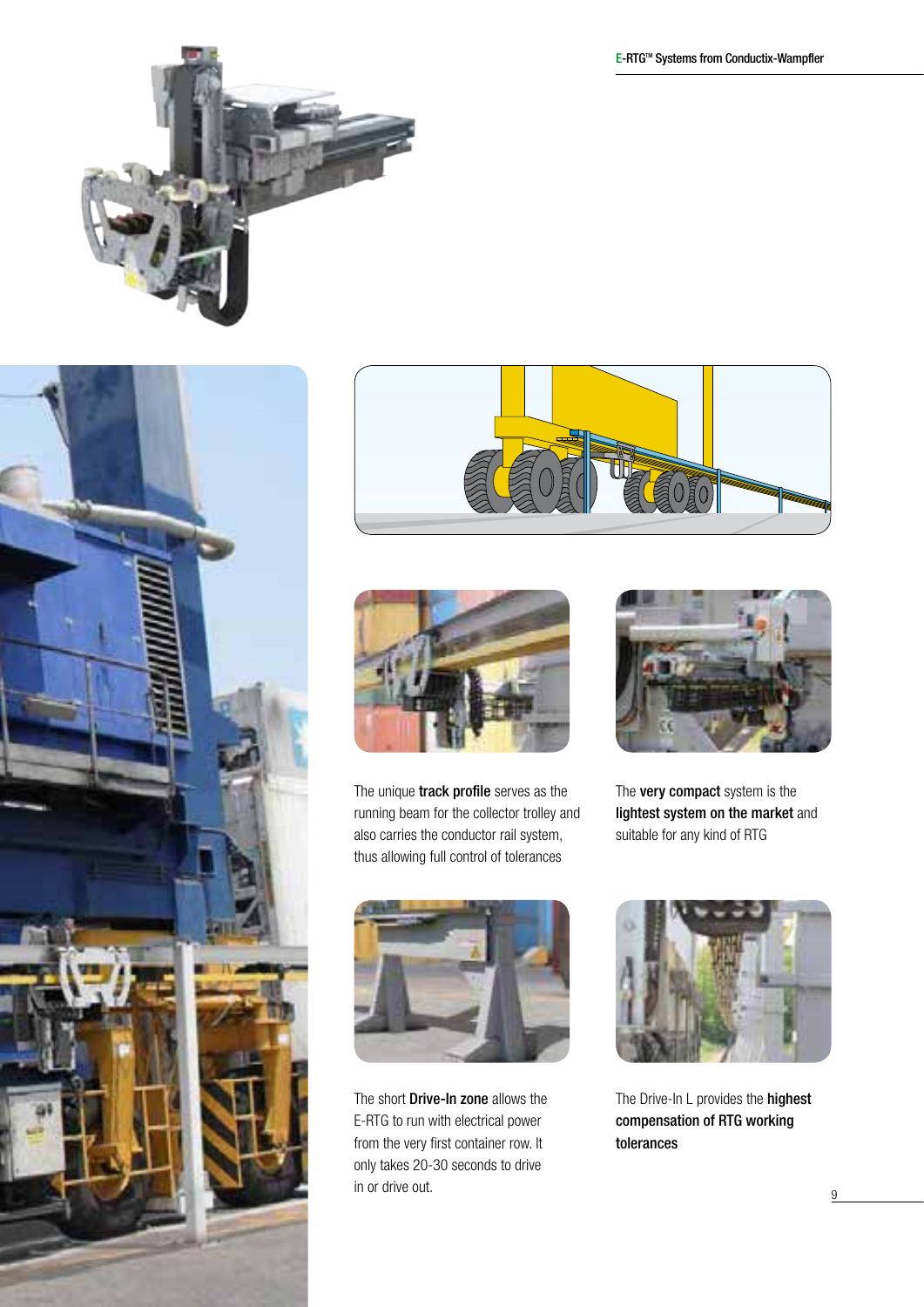

#### The Turnkey Solution

As a system supplier, Conductix-Wampfler offers a complete turnkey solution to all customers. This includes the delivery of all necessary parts to complete the project.

We can also provide auto-steering technology for RTGs as well as data transmission via fiber optic cable or contactless data transmission with our iDATPlus system.

Important elements of Conductix-Wampfler's business activities include qualified consulting, project engineering of the complete system, the choice and selection of the right components, optimizing the accessories, the adequate logistic concept, and commissioning on site.





Conductix-Wampfler's specialists provide complete support from the initial programming and design to the final assembly on site – worldwide!

#### Planning and Development

- Definition of the application parameters
- Selection of the right components for the required system – optimized to fulfill our customers' requirements, application parameters, and environmental targets
- Selection of the optimum energy supply solution in cooperation with our customers, considering cost, service life, operating parameters, installation, and site conditions

#### Final Assembly

- Supervision of construction, assembly, and mounting on site, or
- Complete installation by our trained specialists

#### Service Agreement

- Regular maintenance and inspections to increase the operational life of the facility, and to ensure longterm performance and availability
- All services required on site in the event of an incident, including spare parts and replacement materials
- Conductix-Wampfler service agreements: The "Worry-Free Package"

RTG Modification **National State of American** Yard Modification

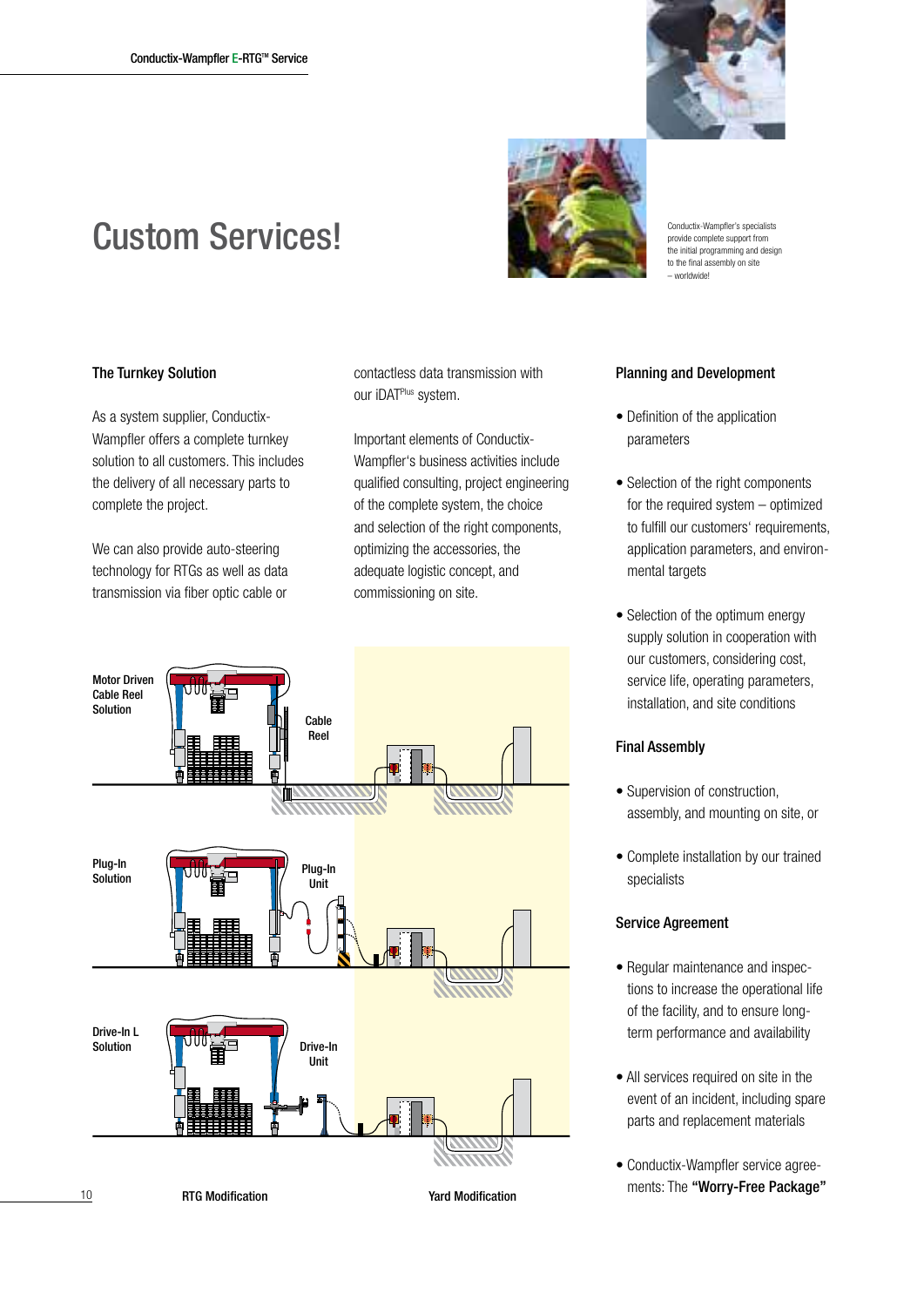### Your Applications – our Solutions

E-RTG from Conductix-Wampfler represent only one of the many solutions made possible by the broad spectrum of Conductix-Wampfler components for the transport of energy, data, air, and fluids. The solutions we deliver for your applications are based on your specific requirements. In many cases, a combination of several different Conductix-Wampfler systems can prove advantageous. You can count on all of Conductix-Wampfler's Business Units for hands-on engineering support – coupled with the perfect solution to meet your energy management and control needs.



Cable Reels Motor driven reels and spring reels by Conductix-Wampfler hold their own wherever energy, data and media have to cover the most diverse distances within a short amount of



Festoon Systems It's hard to imagine Conductix-Wampfler cable trolleys not being used in virtually every industrial application. They're reliable and robust and available in an enormous variety of dimensions and designs.



Conductor Rails Whether they're enclosed conductor rails or expandable single-pole systems, the proven conductor rails by Conductix-Wampfler reliably move people and material.



Non-insulated Conductor Rails Extremely robust, non-insulated conductor rails with copper heads or stainless steel surfaces provide the ideal basis for rough applications, for example in steel mills or shipyards.



time – in all directions, fast and safe.

Energy Guiding Chains The "Jack of all trades" when it comes to transferring energy, data, air and fluid hoses. With their wide range, these energy guiding chains are the ideal solution for many industrial applications.



Jib Booms

Complete with tool transporters, reels, or an entire media supply system – here, safety and flexibility are key to the completion of difficult tasks.



Slip Ring Assemblies Whenever things are really "moving in circles", the proven slip ring assemblies by Conductix-Wampfler ensure the flawless transfer of energy and data. Here, everything revolves around flexibility and reliability!



Conveyor Systems Whether manual, semiautomatic or with Power & Free – flexibility is achieved with full customization concerning layout and location.



Inductive Power Transfer IPT® The no-contact system for transferring energy and data. For all tasks that depend on high speeds and absolute resistance to wear.



Reels, Retractors and Balancers Whether for hoses or cables, as classical reels or high-precision positioning aids for tools, our range of reels and spring balancers take the load off your shoulders.